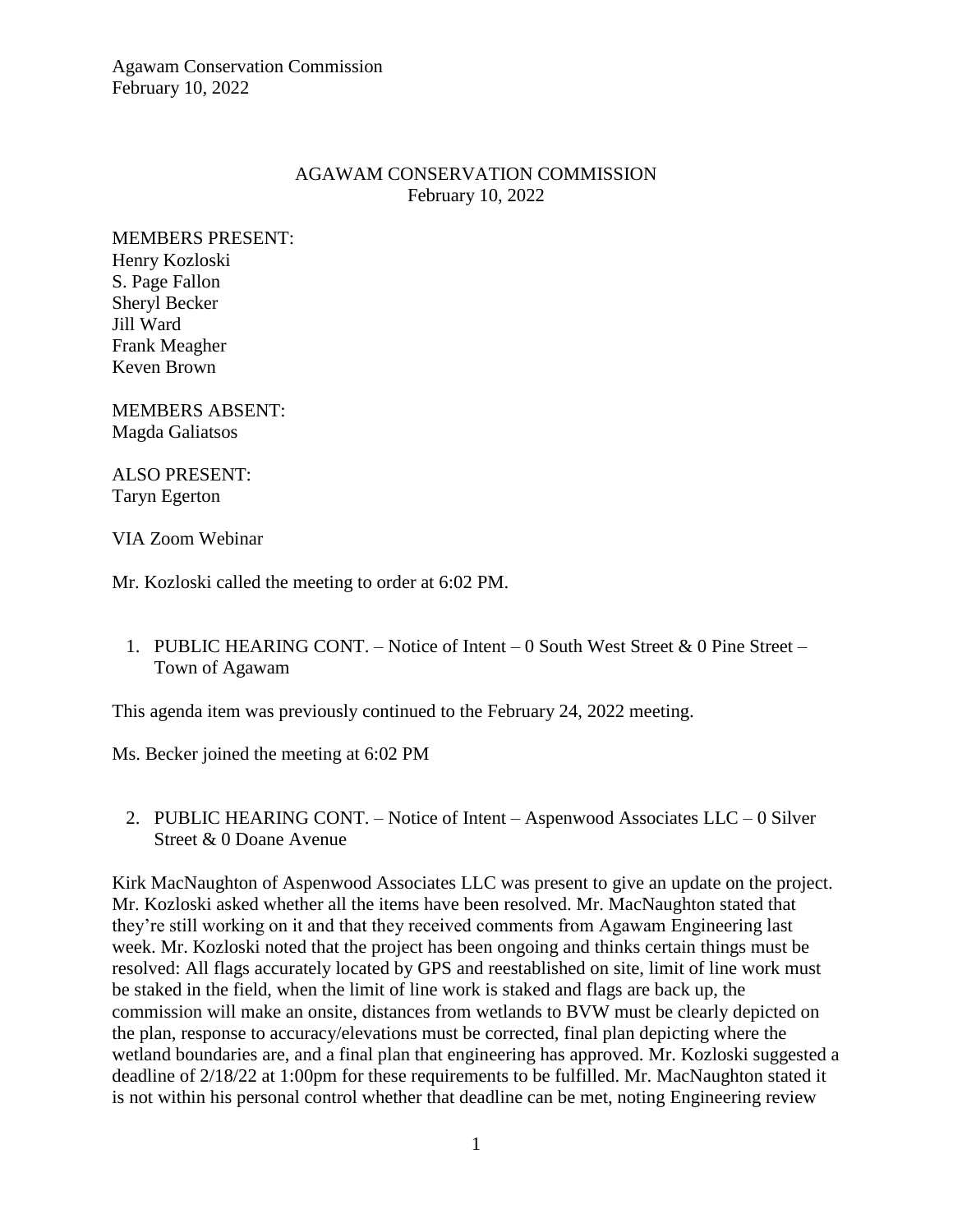time and on sites. Mr. MacNaughton noted he received comments from the Commission's peer reviewer last week and that the peer reviewer agreed on the wetland boundaries during the site visit last summer. Mr. Kozloski asked when he would be able to get these items met. Mr. MacNaughton requested that no deadline be set considering he feels the process is almost complete. Mr. Fallon stated that he can understand why Mr. MacNaughton is upset with his engineer, as the plans look sloppy and the Agawam Engineering memo has 14 pages of comments. He noted that there is a concern that if this is how the project is being designed, how will it be built and maintained. Ms. Ward agreed with Mr. Fallon and stated that the Agawam engineering comments were not responded to in a meaningful or helpful way. Mr. Brown noted that the peer review comments could be addressed and minor plan updates regarding the Wetlands Protection Act that could be done. Regarding the suggested requirements from Mr. Kozloski, Ms. Ward noted that she believes that all items could be resolved with the exception of a final plan approved by Agawam Engineering or conversely reject the application for lack of information. Mr. Kozloski stated he felt that that requirement should be kept in but is flexible on the date of the deadline. He also stated that there are outstanding items that need to be addressed that are outside of the Commission jurisdiction but effect the drainage system.

Motion was made by Ms. Ward and seconded by Mr. Meagher to have the first six comments on the requirements list to be completed by February 18, 2022.

Mr. MacNaughton stated that his original plans were done by the surveyor by his coordinate system, not GPS, and the consultant, SWCA, established the wetland boundary with GPS, met on site with the Commissions peer reviewer. He was told that the coordinate system and the GPS system are not 100% compatible and may not align, which resulted in the comment from the peer reviewer. Mr. MacNaughton also stated that with the review time for his consultants and Agawam Engineering, a deadline of February 18, 2022 may not be enough time, and suggested a deadline.

Motion was made by Ms. Ward and seconded by Mr. Brown to amend the previous motion to have the completed date of the 6 requirements to be March 8, 2022.

#### ROLL CALL VOTE 6 – 0

Mr. Kozloski stated that Mr. MacNaughton had previously requested the Commission to be the holder of the open space parcel and the request was sent to the town solicitor for review. Ms. Egerton stated that the solicitor had issues with the HOA part of the request, whether it would be considered a legal entity. Mr. MacNaughton asked whether his attorney could talk with the town solicitor to talk about his hesitations. Ms. Ward thinks this is a good idea as there are numerous objections from the solicitor. Mr. Meagher doesn't think the Commission should be involved with this since future developers may have the same request. Ms. Ward noted that the solicitor stated that HOAs are not designed to take on the legal responsibilities of Conservation Restrictions and that future homeowners of the street would be unprepared for their obligation, especially financially. Mr. Kozloski stated that the Commission would be doing a job outside of the Conservation Commission, doing the work for a project that is not a town project. Ms. Ward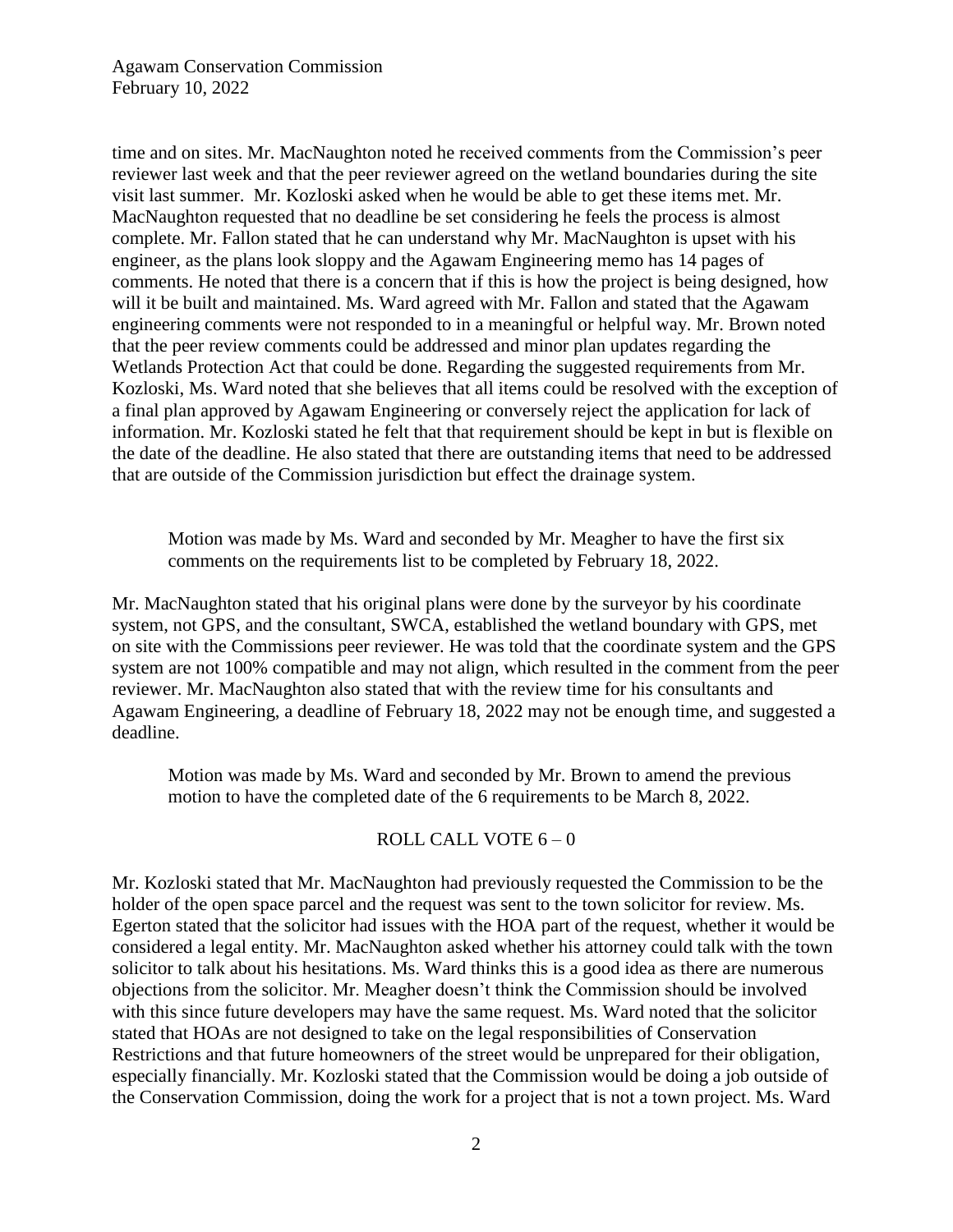states she is inclined to table this discussion to give the attorneys time to talk, but notes she agrees that the Conservation Commission should not be the holder of the parcel. Mr. Fallon asked whether a nonprofit organization takes care of and maintains the conservation restriction and the Conservation Commission inspects it independently. Ms. Ward states that land trusts enforces and manages the land. Mr. Kozloski said in these situations, the commission does not do the inspections because it is privately owned.

Motion was made by Ms. Ward and seconded by Mr. Fallon to table this discussion until the town's attorney and Mr. MacNaughton's attorney get a chance to speak.

ROLL CALL VOTE 4 – 2 (Meagher, Kozloski)

Mr. Kozloski then opened the meeting up to the public.

Lisa Patnode, 40 Doane Ave, stated that at the last meeting, Mr. MacNaughton noted that this type of arrangement for the Conservation Restriction is common and asked for examples of this in Agawam. Mr. Kozloski stated there are no examples in Agawam and said that the Commission cannot police itself, which is why they do not hold any parcels currently. Ms. Patnode asked whether there are situations where HOAs are granted the conservation restriction because this is a dangerous precedent. Ms. Ward added that Agawam has not done this, but is aware of situations in Hadley and Amherst that have done this. She added that it is typically not done with HOAs, but instead individuals. Ms. Patnode is worried about the dumping of leaves or tree cutting in the conservation area and who would be ensuring the homeowners are not violating the restriction. Ms. Patnode stated that Anderson Associates responded to only 5 of the 6 comments from the peer reviewer. Mr. Kozloski noted that the requirements set forth in the previous motion should resolve these issues. Ms. Patnode said she is interested in seeing the grading issues addressed. Mr. Kozloski stated that the Commission is concerned.

Stu Kibbe, 40 Doane Ave, asked whether the January 20, 2022 memo from DPW within the purview of the Conservation Commission as well. He is concerned about the grading issues described in comment #16. Mr. Kozloski stated that anything outside the buffer zone is not in the Commission's jurisdiction, but the engineer must design the drainage system to handle the increase in water.

Mr. MacNaughton requested a continuance to March 10, 2022.

Motion was made by Mr. Fallon and seconded by Mr. Meagher to continue the Public Hearing - Notice of Intent – Aspenwood Associates LLC – 0 Silver Street & 0 Doane Avenue to March 10, 2022.

## ROLL CALL VOTE  $6 - 0$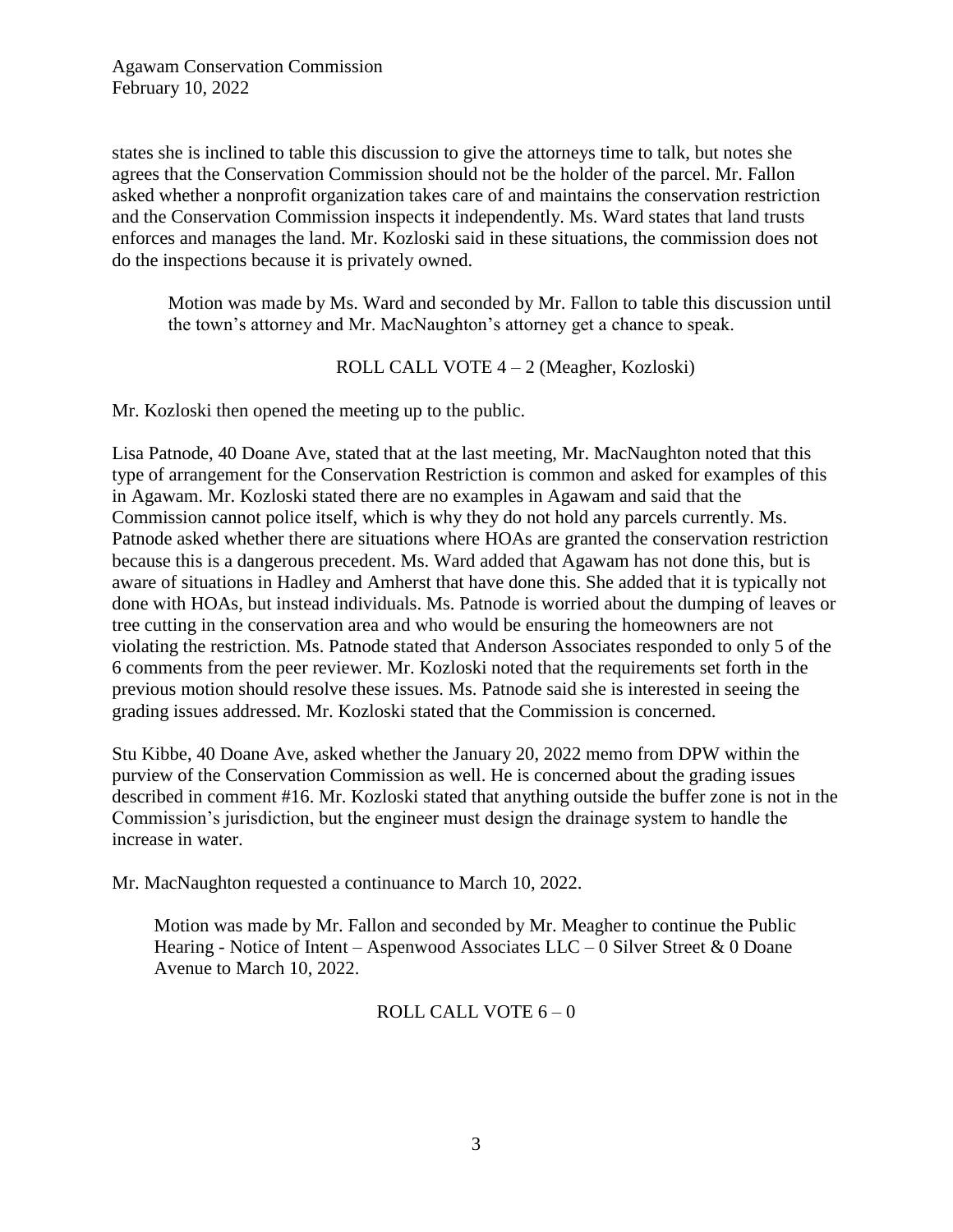3. PUBLIC HEARING CONT. – Notice of Intent – Main Street – Westfield River Interceptor Sewer Relocation Project – Agawam DPW (Continued to May 26, 2022)

This agenda item was previously continued to the May 26, 2022 meeting.

4. RATIFY EMERGENCY ORDER – 23 Walter Way

An emergency order was issued on January 31, 2022 with an end date of March 1, 2022.

Motion was made by Ms. Ward and seconded by Ms. Becker to ratify the emergency order for 23 Walter Way.

ROLL CALL VOTE 6 – 0

5. DISCUSSION – Junior High Outdoor Classroom

Laura Fallon from the Junior High School was present to discuss the possible outdoor classroom project. Ms. Fallon stated that they would like to address the trees that are on the rail bed. Ms. Fallon stated that the Conservation Club has marked trees that they believe should be cut down and hopes the Commission can have an onsite to see if they agree. She stated there are wetlands on the property and that they want to clean up the site, as it is full of debris. There have been talks with the Town regarding cleaning up the site. Mr. Kozloski asked whether there's been a plan drawn up for the entire project. Ms. Fallon stated that there is not, but that they're working with Fish and Wildlife who will give them examples of plans. Mr. Kozloski mentioned that the tree warden could get involved to see if there are any trees that may need an emergency order, and the cutting of other trees would need a Notice of Intent. Ms. Ward agreed that the Commission and tree warden should both be involved. Mr. Kozloski suggested that the onsite should include the commission, tree warden and whoever is doing the tree cutting. Mr. Fallon asked whether the plan should be done in sections considering the project will take years to complete. Ms. Ward would be more inclined to get an overall plan and consult on any issues as they arise. Mr. Kozloski noted that wetland delineations would remain in effect as long as the Order of Conditions are valid, and that extension are available if the project takes longer than the original 3 years given.

## 6. REQUEST FOR EXTENSION – 138 South Street

Mr. Kozloski stated that the homeowner is requesting an extension to reseed areas of the project site that have erosion.

Motion was made by Ms. Ward and seconded by Mr. Meagher to extend the Order of Conditions for 138 South Street for 1 year.

ROLL CALL VOTE  $6 - 0$